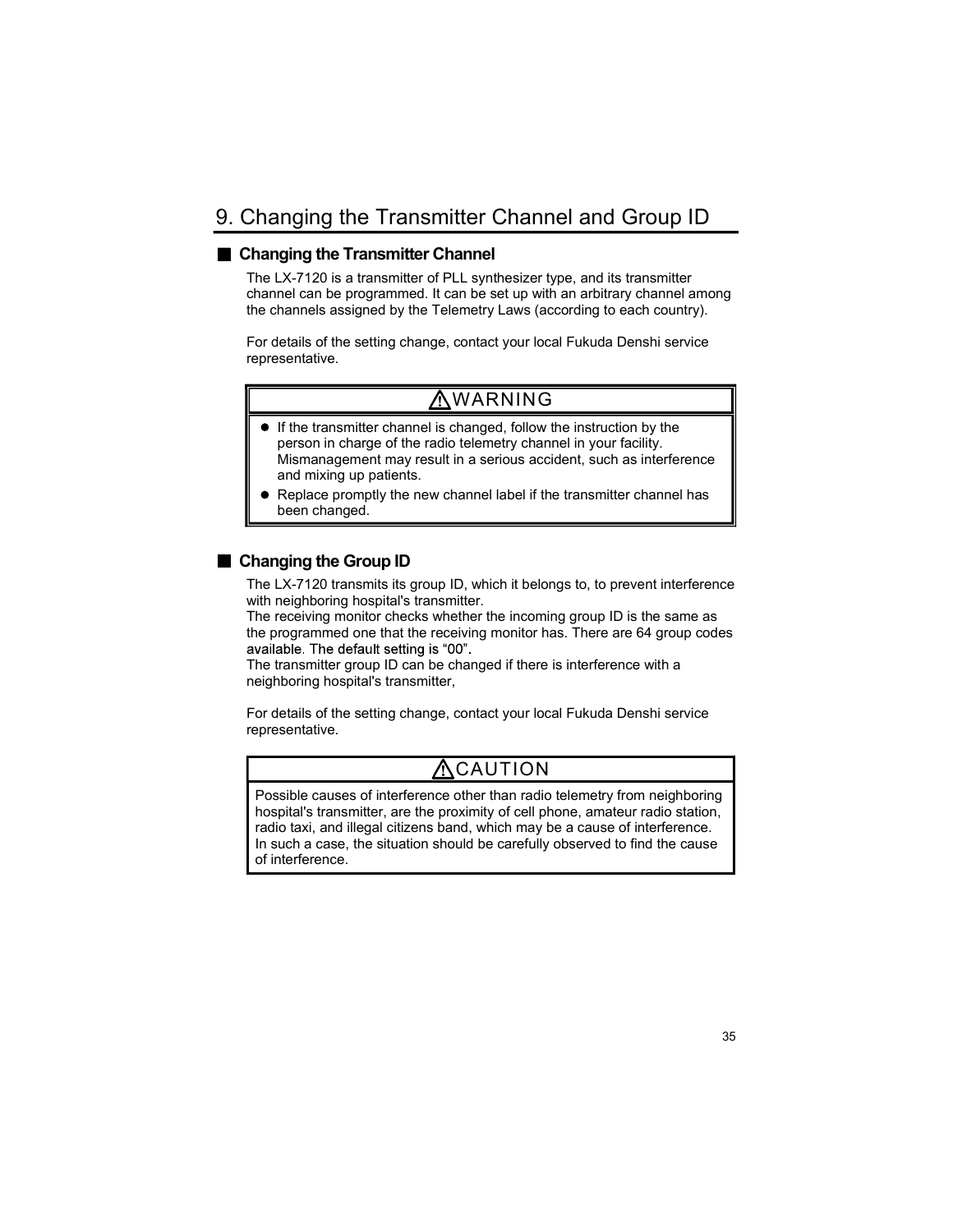### 12. Maintenance and Inspection

This section explains the daily checks and periodic checks of the LX-7120. To ensure safety, reliability, and high performance, a "Daily Check" and "Periodic Check" must be performed. We are not liable for any accident arising from lack of maintenance.

# **ACAUTION**

- $\bullet$  Do not open the housing or attempt service. The service should be done by Fukuda Denshi or Fukuda Denshi's representative.
- $\bullet$  Do not allow excessive moisture or cleaning agents into the connectors or inside the equipment.

#### Daily Check

Perform daily checks using the "Daily Check List" on the next page.

#### **Periodic Check**

Periodic check of medical electronic equipment is mandatory to prevent failures and accidents and to ensure safety and reliability.

Periodic maintenance may be performed by the medical institution or by a third

For more details, contact your local Fukuda Denshi service representative.

#### **Periodic Replacement Parts**

The "Battery Compartment Lid (Waterproof)" is the only periodic replacement part.

To ensure the reliability of waterproof (IPX8) performance of the LX-7120, replace it once a year.

You may be able to keep using the LX-7120 without periodic replacement of the lid. However, as it gets older, the reliability of water resistance (IPX8) performance will not be ensured.

When replacing the lid, contact your local Fukuda Denshi service representative.

### **ACAUTION**

The periodic replacement parts must be replaced at specified period.